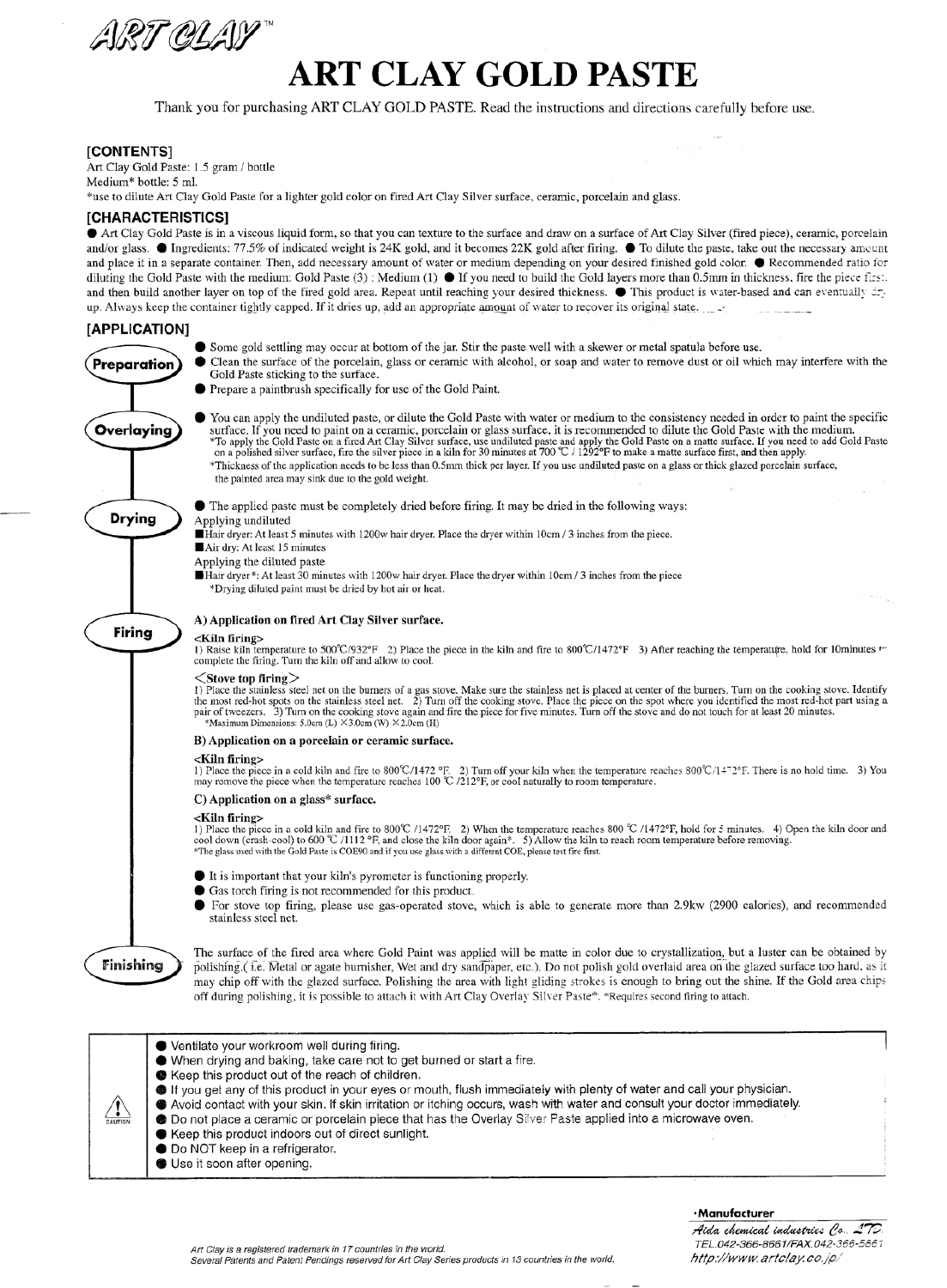# ART CLAY GOLD PASTE ~ A-109 ADDITIONAL GUIDELINES FOR SUCCESS

The following information is in addition to the instruction sheet that is enclosed within the Art Clay Gold Paste packaging. If during use, questions arise, contact your local distributor or Art Clay World, USA directly via phone toll-free: 866-381-0100 (USA) or e-mail: [info@artclayworld.com](mailto:info@artclayworld.com).

| Art Clay Gold Paste on Glass, Porcelain, or Ceramics                                                                                                                                     |                                                                                                                                                                                                                                                                                                                                                                                                                                                            |  | Art Clay Gold Paste on Pre-Fired Art Clay Silver                                                                                                                                                                                                                                                                                                                                                                                                                                                                                                                               |  |
|------------------------------------------------------------------------------------------------------------------------------------------------------------------------------------------|------------------------------------------------------------------------------------------------------------------------------------------------------------------------------------------------------------------------------------------------------------------------------------------------------------------------------------------------------------------------------------------------------------------------------------------------------------|--|--------------------------------------------------------------------------------------------------------------------------------------------------------------------------------------------------------------------------------------------------------------------------------------------------------------------------------------------------------------------------------------------------------------------------------------------------------------------------------------------------------------------------------------------------------------------------------|--|
| Art Clay Gold Paste was designed to overlay over Glass, Porcelain and                                                                                                                    |                                                                                                                                                                                                                                                                                                                                                                                                                                                            |  | Art Clay Gold Paste may only be used on Fired silver. If applied to                                                                                                                                                                                                                                                                                                                                                                                                                                                                                                            |  |
| glazed Ceramics. The glass used in manufacturer testing was COE90; for                                                                                                                   |                                                                                                                                                                                                                                                                                                                                                                                                                                                            |  | unfired clay, it will flake off due to shrinkage of the silver and burn-off                                                                                                                                                                                                                                                                                                                                                                                                                                                                                                    |  |
| use on glass with a different COE, test fire first.                                                                                                                                      |                                                                                                                                                                                                                                                                                                                                                                                                                                                            |  | of the binder.                                                                                                                                                                                                                                                                                                                                                                                                                                                                                                                                                                 |  |
| Preparation:<br>Ø                                                                                                                                                                        | Clean thoroughly with alcohol that does not contain additives.<br>While some soaps (without additives) may also be used, plain<br>alcohol is preferred. Allow piece to dry before proceeding.                                                                                                                                                                                                                                                              |  | Preparation:<br>Area must have a matte surface. If polished, re-fire the silver<br>Ø<br>piece in a kiln for 5 minutes at 1436°F (780 °C), if the piece is<br>made only with Art Clay Silver, or torch fire until the piece<br>returns to the matte state.<br>If the silver piece has other materials such as glass or<br>Ø<br>porcelain, re-fire it for 30 minutes at 1292°F (700 °C). Allow to<br>cool.<br>Surface must be clean. If piece has been handled after firing,<br>Ø<br>clean with alcohol to remove oils or dirt which may prevent<br>adhesion of gold to surface. |  |
| Application:                                                                                                                                                                             |                                                                                                                                                                                                                                                                                                                                                                                                                                                            |  | Application:                                                                                                                                                                                                                                                                                                                                                                                                                                                                                                                                                                   |  |
| Ø<br>Ø                                                                                                                                                                                   | Gold Paste may be used either diluted or full strength depending on<br>color intensity desired. For lighter gold, it is recommended to dilute<br>with the medium in a ratio of 3 parts Gold Paste to 1 part medium.<br>Use a separate container and stir completely to form a smooth<br>mixture.<br>The use of the medium will also enhance application for smoother<br>drawing and longer strokes. Gold gradation may also be created<br>with the medium. |  | Apply Gold Paste in an undiluted state for maximum gold<br>Ø<br>color on Art Clay Silver. For lighter gold color, thin with<br>water, stirring well to form a smooth mixture.<br>Thickness of application should be less than 0.5mm or half<br>Ø<br>the thickness of a standard paperclip.<br>To overlay additional Gold Paste onto the first fired layer for<br>Ø<br>more color or texture, paint surface again with undiluted<br>paste, dry completely and fire.                                                                                                             |  |
| Ø                                                                                                                                                                                        | Thickness of application should be less than 0.5mm or half the<br>thickness of a standard paperclip. If additional thickness is required<br>for design or darker gold color, fire first, then add a second layer<br>and re-fire. Applying a coating too thick on the first layer may cause<br>areas to come off with a layer of the base material.                                                                                                         |  | Too thick of an application will result in chipping and flaking.<br>Ø<br>It is better to re-apply a second coat and re-fire.                                                                                                                                                                                                                                                                                                                                                                                                                                                   |  |
| Drying:                                                                                                                                                                                  |                                                                                                                                                                                                                                                                                                                                                                                                                                                            |  |                                                                                                                                                                                                                                                                                                                                                                                                                                                                                                                                                                                |  |
| Ø                                                                                                                                                                                        | Undiluted Paste or Paste diluted with water only, may be dried with a dehydrator or hair dryer for at least 5 minutes at 1200 watts ~ held 3<br>inches away from surface.                                                                                                                                                                                                                                                                                  |  |                                                                                                                                                                                                                                                                                                                                                                                                                                                                                                                                                                                |  |
| Ø                                                                                                                                                                                        | Paste diluted with the medium will take significantly longer to dry. Recommended time is at least 30 minutes or more with a dehydrator or<br>1200 watt hair dryer. Paste that has been diluted with the medium must be dried with heat.                                                                                                                                                                                                                    |  |                                                                                                                                                                                                                                                                                                                                                                                                                                                                                                                                                                                |  |
| Firing:                                                                                                                                                                                  |                                                                                                                                                                                                                                                                                                                                                                                                                                                            |  | Firing:                                                                                                                                                                                                                                                                                                                                                                                                                                                                                                                                                                        |  |
| Ø                                                                                                                                                                                        | Glass: Place glass in a cold kiln and fire to 1472°F (800°C) with a<br>hold time of 5 minutes. Open kiln door and allow to cool (crash<br>cool) to 1112°F (600°C) and close door. Allow to cool to room<br>temperature before removing.                                                                                                                                                                                                                    |  | The color of the Gold Paste will lighten when fired onto Art<br>Ø<br>Clay Silver as the gold and silver together becomes an<br>alloy. The longer and hotter they are fired together, the<br>lighter the gold result. Strict adherence to firing instructions                                                                                                                                                                                                                                                                                                                   |  |
| Ø                                                                                                                                                                                        | Porcelain and Ceramic surfaces should be placed in a cold kiln.<br>Fire to 1472°F (800°C) and turn off kiln. There is no hold time.<br>You may open kiln when temperature reaches 212°F (100°C) or                                                                                                                                                                                                                                                         |  | is critical. If Gold Paste on Art Clay Silver is placed into a<br>cold kiln and allowed to fire, the gold will be very light.<br>Place the piece into the kiln at 932°F (500°C) and allow the<br>Ø                                                                                                                                                                                                                                                                                                                                                                             |  |
| Ø                                                                                                                                                                                        | below. Air cool to room temperature.<br>Glass, Porcelain & Ceramic pieces should be Kiln Fired Only.<br>Gas Stove and Torch Firing are Not Recommended.                                                                                                                                                                                                                                                                                                    |  | piece to heat to 1472°F (800°C). Hold for 5 - 7 minutes.<br>Allow kiln to cool to room temperature before opening door!<br>Gas Stove Firing: See Instruction Sheet.<br>Ø<br>Ø<br>Torch Firing is Not Recommended.                                                                                                                                                                                                                                                                                                                                                              |  |
| Finishing:                                                                                                                                                                               |                                                                                                                                                                                                                                                                                                                                                                                                                                                            |  | Finishing:                                                                                                                                                                                                                                                                                                                                                                                                                                                                                                                                                                     |  |
| Ø                                                                                                                                                                                        | After firing, the surface will be matte in color. Obtain a gold luster<br>by polishing with an agate burnisher, metal burnisher or wet/dry<br>sandpaper.                                                                                                                                                                                                                                                                                                   |  | Ø<br>After firing, the surface will be matte in color. Obtain a gold<br>luster by polishing with an agate burnisher, metal burnisher<br>or wet/dry sandpaper.                                                                                                                                                                                                                                                                                                                                                                                                                  |  |
| Ø<br>Ø                                                                                                                                                                                   | Use light gliding strokes to bring out the shine.<br>Do not burnish gold too hard on glazed surfaces, as gold may chip<br>off along with the glazed surface.                                                                                                                                                                                                                                                                                               |  | Use light gliding strokes to bring out the shine.<br>Ø                                                                                                                                                                                                                                                                                                                                                                                                                                                                                                                         |  |
| Clean Up of Tools: Keep a separate brush for your Art Clay Gold Paste. To clean a brush that has been used with only the Paste or Paste with water<br>added, rinse the brush with water. |                                                                                                                                                                                                                                                                                                                                                                                                                                                            |  |                                                                                                                                                                                                                                                                                                                                                                                                                                                                                                                                                                                |  |

For brushes that have been used with the Gold Paste and medium, rinse with a few drops of medium or alcohol in a small container.